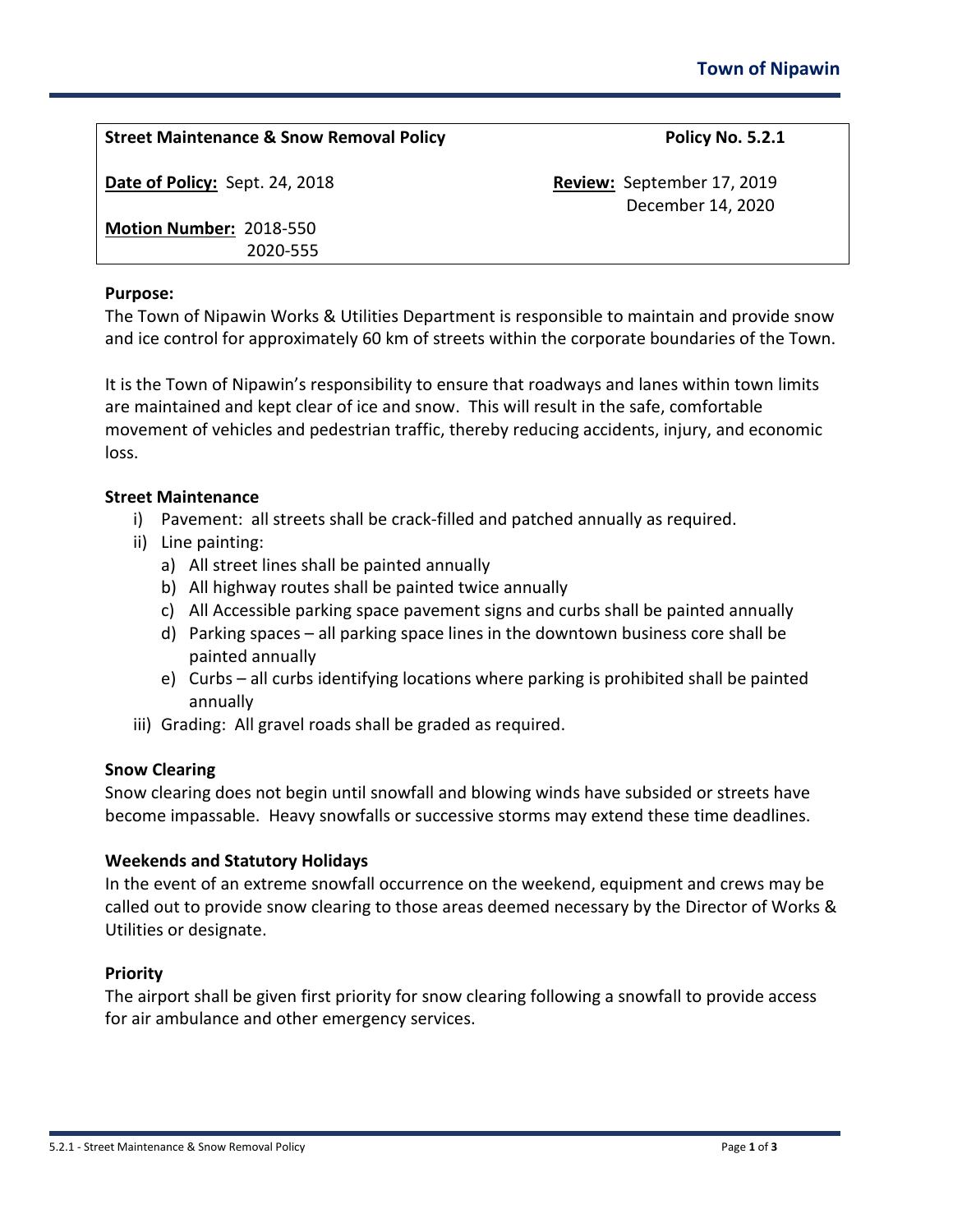## **Snow Clearing**

All streets and roads shall be cleared in accordance with the Street Snow Removal/Grading Map attached to and forming a part of this policy as Schedule "A". Snow clearing shall be conducted concurrently with snow removal.

## **Snow Removal - Priority**

Unless traffic will be paralyzed, snow shall be removed from the following streets first:

- 1<sup>st</sup> Avenue from 3<sup>rd</sup> Street West to Nipawin Road East
- Centre Street between Railway Avenue and 2<sup>nd</sup> Avenue
- Railway Avenue at the intersection of Centre Street
- Nipawin Road East from 1<sup>st</sup> Avenue East to 7<sup>th</sup> Street North
- 1<sup>st</sup> Street West between Railway Avenue & 2<sup>nd</sup> Avenue West
- 1<sup>st</sup> Street East between Railway Avenue & 2<sup>nd</sup> Avenue East
- 2<sup>nd</sup> Street East between Railway Avenue & 2<sup>nd</sup> Avenue East
- 2<sup>nd</sup> Street West between Railway Avenue & 2<sup>nd</sup> Avenue West
- 3<sup>rd</sup> Street West between Railway Avenue & 1<sup>st</sup> Avenue West
- 2<sup>nd</sup> Avenue between 2<sup>nd</sup> Street East and 1<sup>st</sup> Street West

Town crews shall open driveways blocked in by Department of Highways snow plows or Town of Nipawin snow plows in the event that the snow wing on the snow plow has deposited an excessive amount of snow as determined by the Director of Works & Utilities or designate.

## **Street Sanding and De-Icing**

Town crews shall ensure all streets, highways, school zones, residential areas, and the downtown business core allow safe, normal movement as soon as possible after icy conditions develop.

The Director of Works & Utilities shall ensure an adequate supply of street sand and salt is maintained at all times and shall purchase such in accordance with the current Purchasing Policy.

**Schedule "A"**